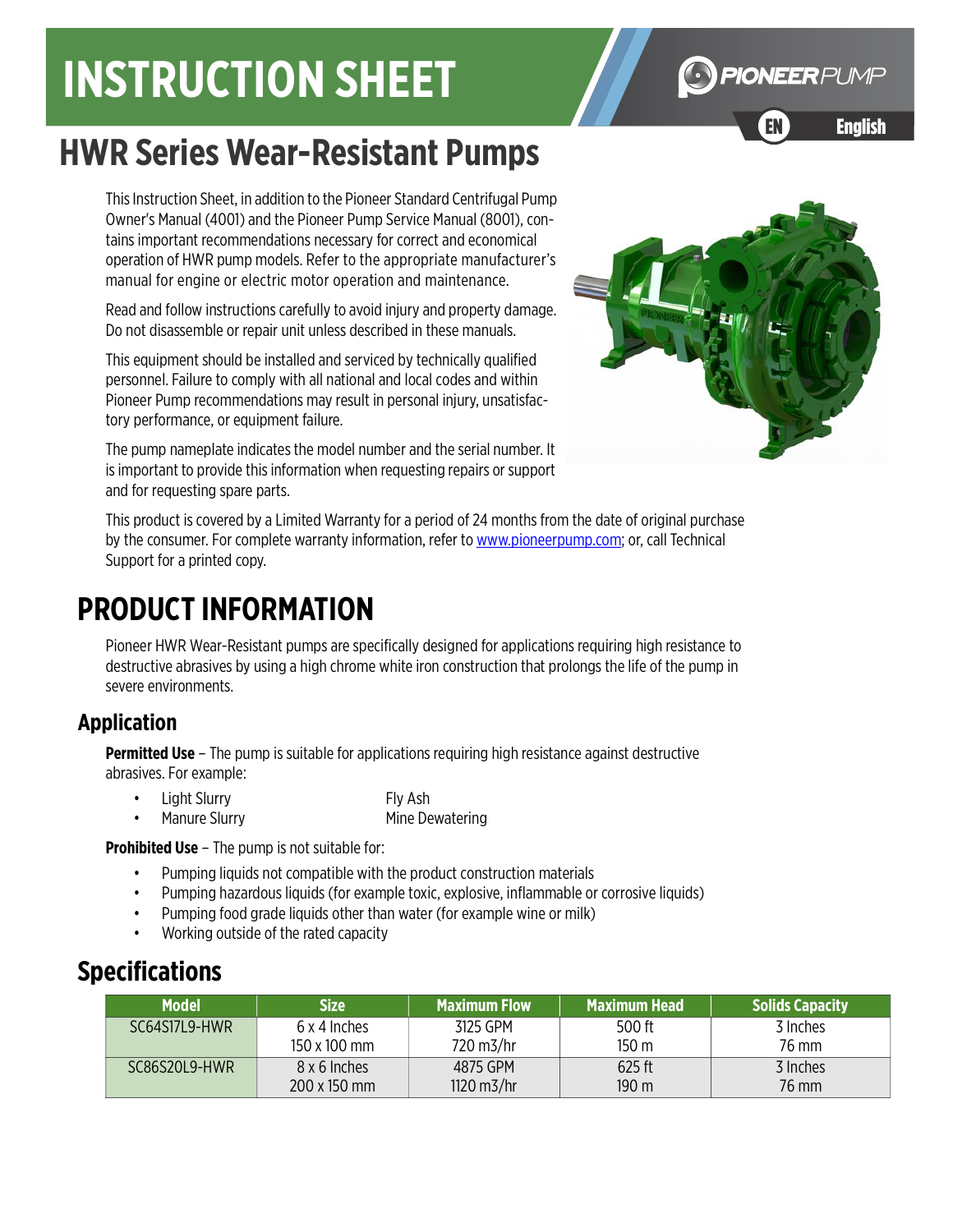#### **Key Differences from Standard Pioneer Centrifugal Pumps**

**Durable materials of construction** - Wetted areas of the pump are manufactured with high-chrome white iron to maximize wear resistance against destructive abrasives.

**Simplified Serviceability** - Axial-style wear ring design allows for external adjustment, eliminating downtime associated with removing or replacing liners.

- 1. Impeller wear ring
- 2. Suction wear ring
- 3. Tapped holes for adjustment screws

# **INSTALLATION**

Pioneer HWR pumps are available in trailer mounted, skid mounted or conventional channel base mounted configurations. In each case, it is critical that the pump be level while operating.

Be sure to remove all shipping protection prior to mounting the pump, and ensure that all

foreign material has been removed from the pump and system piping. Be sure that the pump is mounted perfectly level, and that the pump and its driver are aligned. Failure to align the pump driver and coupling will cause pump vibration and premature failure of the shaft, bearing, mechanical seal, and couplings. Your Pioneer pump distributor will be able to help you with pump alignment.

Suction Piping General Guidelines:

- Suction Pipe should be selected with wall thicknesses sufficient to avoid collapse, when the pump is operated.
- If a rubber suction line is used, used reinforced material sufficient to avoid collapsing when the pump is operated.
- For best performance the suction piping should be at least as large as the pump flange, never smaller.
- If an eccentric reducer at the suction flange is required, install it with the straight side up, to avoid air pockets.
- All piping must be supported, braced, and lined up square before connecting it to the pump. Installing a flexible fitting between the pump and the pipe is recommended on both the suction and discharge lines. However, these flexible fittings must be restrained so that they do not transmit a load to the pump flanges during expansion.
- The use of a foot valve or other flow-retarding fittings in the suction line is to be avoided. If these fittings are used, they should never be placed closer to the pump suction than four (4) times the pipe diameter.
- When the source of the liquid being pumped is below the level of the pump, the pump should be at the highest point of the suction piping.

For more information, refer to the Pioneer Standard Centrifugal Pump Owner's Manual (4001).

# **Risk of severe injury, death, property damage, or malfunction.**

- For electric motor driven pumps, to reduce risk of electrical shock, disconnect power before working on or around the system. More than one disconnect switch may be required to de-energize the equipment before servicing
- Use lifting and moving equipment in good repair and with adequate capacity to prevent injuries to personnel or damage to equipment.
- Any lifting equipment should be adequately rated for the weight of the item being lifted. Use only established methods when lifting or moving any heavy components.
- Do not operate the pump without guards in place over the rotating parts. Exposed rotating parts can catch clothing, fingers or tools, causing severe injury to personnel.

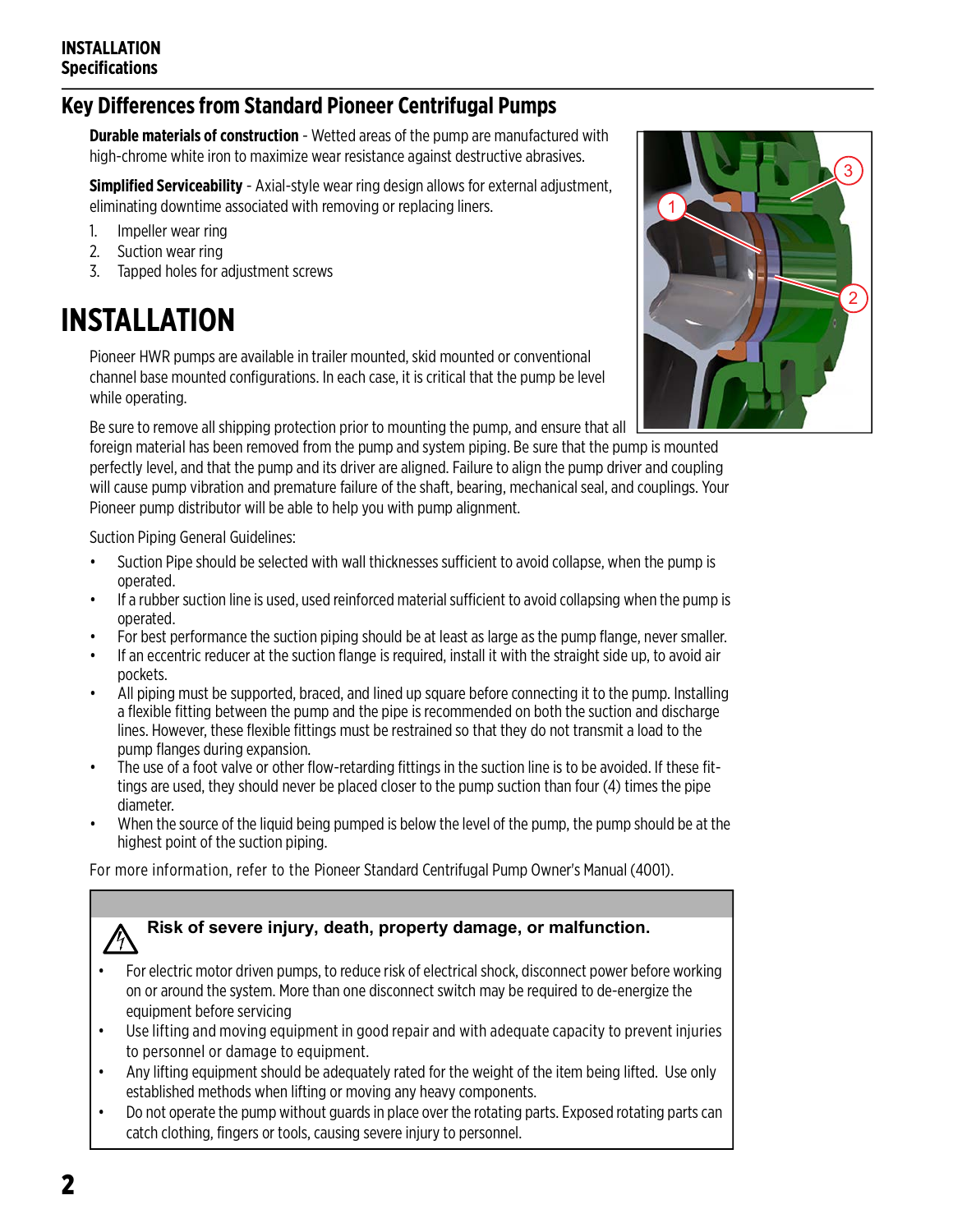# **OPERATION**

#### **Risk of severe injury, death, property damage, or malfunction.**

- Do not use to pump flammable or explosive fluids such as gasoline, fuel oil, kerosene, etc.
- Do not use in explosive atmospheres or hazardous locations as classified by the NEC, ANSI/NFPA70.
- If this pump is used to handle any hazardous materials that can cause illness, either directly or indirectly, take precautions by wearing approved protective clothing and use appropriate safety equipment.
- Do not operate the pump without guards in place over the rotating parts. Exposed rotating parts can catch clothing, fingers or tools, causing severe injury to personnel.

### **Pump Rotation**

Before the pump is started, correct rotation must be confirmed. Correct pump rotation direction is clockwise, when viewed from the drive input end of the pump. For a three phase electric motor, it is possible that the phases may not be wired correctly. Incorrect wiring will cause the motor to rotate opposite to designed rotation direction. If the rotation direction is not correct, then reverse any two of the power leads.

### **Pre-Start Checklist and Starting the Pump**

- Check fittings and oil levels.
- Check all hardware, pipe and fittings. Check to see that all pipes are correctly supported and secure.
- Check priming pump drive belt tension.
- Pump Priming Chamber Ball Valve leading to Vacuum Pump should be open.
- Priming Pump water drain should be closed.

Refer to the appropriate manufacturer's manual for engine or electric motor pre-start procedures.

For more information, refer to the Pioneer Standard Centrifugal Pump Owner's Manual (4001).

# **MAINTENANCE**

#### **Risk of severe injury, death, property damage, or malfunction.**

- Shut Down and lock out electrical supply for electrical motors and disable any auto start features .
- If the pump components are hot, allow adequate time for them to cool down before doing any work on them. Disregarding this precaution can lead to serious burns, personal injury, and even death.
- Close Suction and Discharge Valves.
- Vent the Pump Slowly and drain it completely.
- Be aware that the pump may have been pumping hazardous liquids. Take adequate precautions.
- Do not operate the pump against a closed discharge valve for long periods of time. If the pump is operated against a closed discharge valve, the liquid inside the pump will become heated, build steam pressure, and possibly cause the pump casing to rupture or explode.
- If the pump is overheated, do not remove plates, covers, gauges, pipe plugs, or fittings from the pump. Vapor pressure from within the pump can cause the removed parts to be ejected with great force. Allow the pump to cool before servicing.